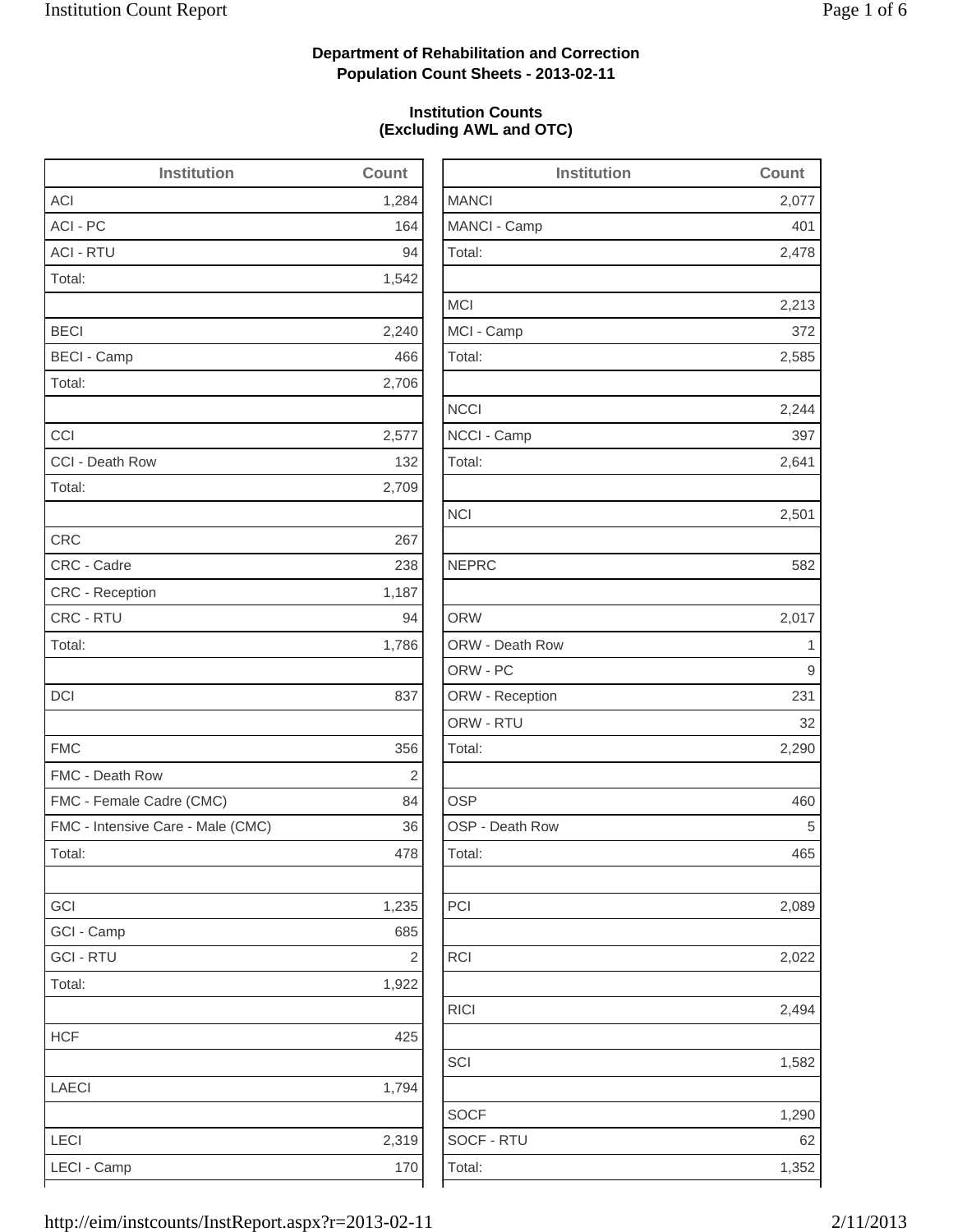## Institution Count Report Page 2 of 6

| Total:                   | 2,489 |
|--------------------------|-------|
|                          |       |
| LOCI                     | 2,303 |
|                          |       |
| <b>LORCI</b>             | 191   |
| <b>LORCI - Cadre</b>     | 326   |
| <b>LORCI - Reception</b> | 1,065 |
| Total:                   | 1,582 |
|                          |       |
| <b>MACI</b>              | 1,003 |
| <b>MACI - Minimum</b>    | 1,303 |
| MACI - Youth             | 29    |
| Total:                   | 2,335 |

|                  | <b>Total Population:</b> | 49,706 |
|------------------|--------------------------|--------|
|                  |                          |        |
| Total:           |                          | 1,402  |
| <b>WCI - RTU</b> |                          | 49     |
| <b>WCI</b>       |                          | 1,353  |
|                  |                          |        |
| <b>TOCI</b>      |                          | 1,266  |
|                  |                          |        |
| <b>TCI</b>       |                          | 1,049  |

\* The Total Population includes 39 Offenders with Reason Codes 30 & 31. \*\* The Total Population includes 23 Offenders with Reason Code 0A.

#### **Male Population by Security Level (Include AWL and Exclude OTC)**

| <b>Security Level</b>  |                   | <b>Body</b> | <b>AWL</b> | $(-OTC)$ | Total  |
|------------------------|-------------------|-------------|------------|----------|--------|
| Total Levels 3,4,5     |                   | 14.505      | 79         | 139      | 14.445 |
| Total Levels 2         |                   | 17.666      | 149        | 186      | 17,629 |
| <b>Total Levels 1</b>  |                   | 13.584      | 139        | 102      | 13,621 |
| <b>Total Death Row</b> |                   | 141         | 0          |          | 139    |
|                        | <b>Total Male</b> | 45,896      | 367        | 429      | 45,834 |

#### **Female Population by Institution (Include AWL and Exclude OTC)**

| <b>Institution</b>       | <b>Body</b> | <b>AWL</b>       | $(-OTC)$       | <b>Total</b> |
|--------------------------|-------------|------------------|----------------|--------------|
| CRC                      | 2           | 0                | 0              | 2            |
| CRC - Reception          | 1           | $\mathbf 0$      | 0              | 1            |
| <b>DCI</b>               | 837         | 8                | 12             | 833          |
| <b>FMC</b>               | 9           | $\,$ 3 $\,$      |                | 11           |
| FMC - Female Cadre (CMC) | 84          | $\overline{2}$   | $\overline{2}$ | 84           |
| <b>LAECI</b>             | 1           | $\mathbf 0$      | 0              | 1            |
| <b>NCCI</b>              |             | 0                | 0              | 1            |
| <b>NCI</b>               |             | $\mathbf 0$      | 0              | 1            |
| <b>NEPRC</b>             | 582         | 14               | 9              | 587          |
| <b>ORW</b>               | 2,017       | 45               | 21             | 2,041        |
| ORW - Death Row          |             | $\boldsymbol{0}$ | 0              | 1            |
| ORW - PC                 | 9           | $\mathbf 0$      | 0              | 9            |
| ORW - Reception          | 231         | $\overline{0}$   | 0              | 231          |
| ORW - RTU                | 32          | 0                | 0              | 32           |
| <b>Total Female</b>      | 3,808       | 72               | 45             | 3,835        |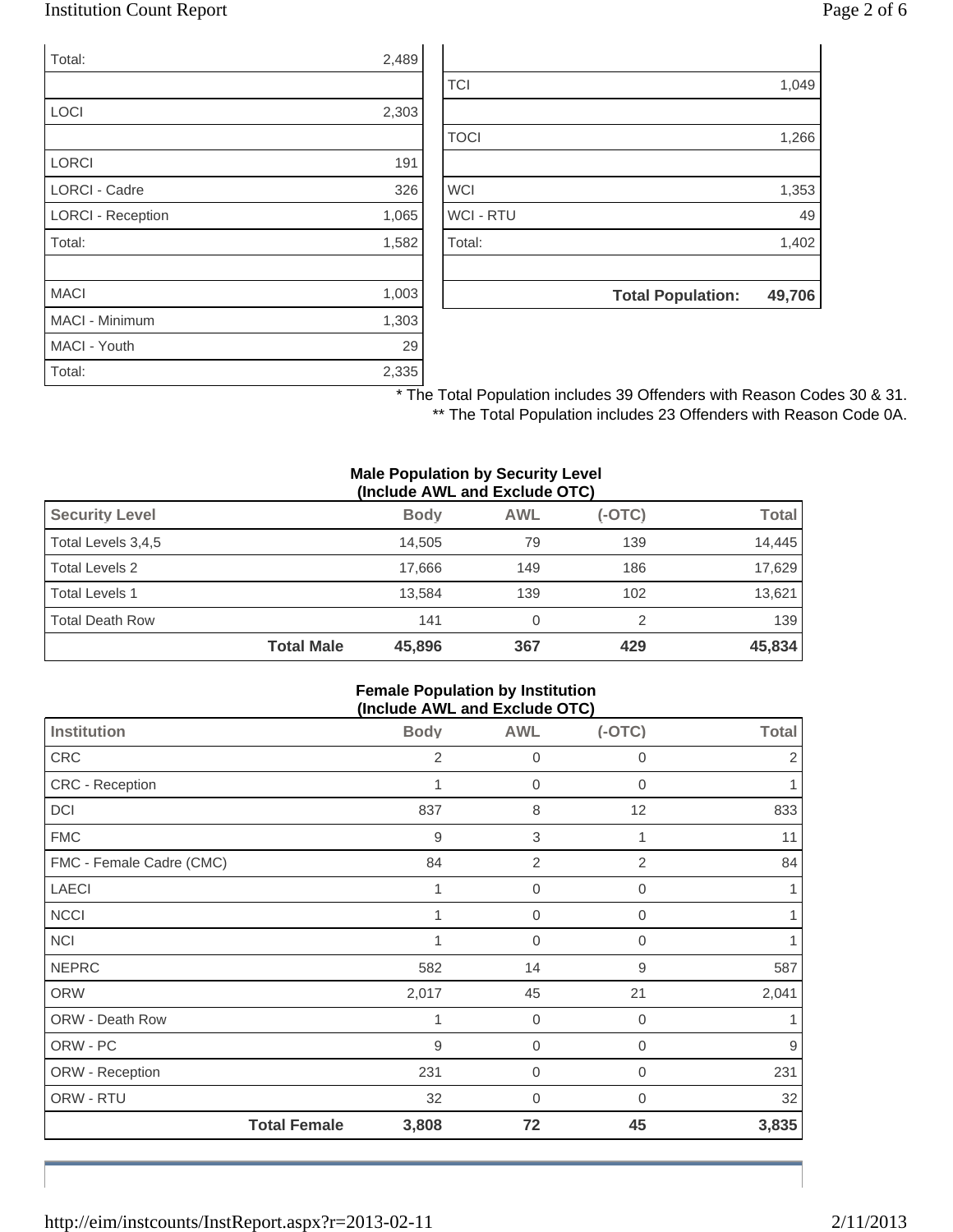| <b>Institution Count Report</b> |                          |                                                                                           |     |     |        | Page 3 of 6 |
|---------------------------------|--------------------------|-------------------------------------------------------------------------------------------|-----|-----|--------|-------------|
|                                 | <b>Total Population:</b> | 49.704                                                                                    | 439 | 474 | 49,669 |             |
|                                 |                          | Male Population by Institution: Security Levels 3, 4, 5<br>(Include AMIL and Evelude OTC) |     |     |        |             |

|                                   |                | (Include AWL and Exclude OTC) |                     |                |
|-----------------------------------|----------------|-------------------------------|---------------------|----------------|
| Institution                       | <b>Body</b>    | <b>AWL</b>                    | $(-OTC)$            | <b>Total</b>   |
| ACI                               | 28             | $\mathbf{1}$                  | $\mathsf{O}\xspace$ | 29             |
| ACI - PC                          | 92             | $\mathbf{1}$                  | $\mathsf{O}\xspace$ | 93             |
| <b>BECI</b>                       | 27             | $\mathbf 0$                   | $\mathbf{1}$        | 26             |
| CCI                               | 15             | $\mathbf 0$                   | $\mathsf{O}\xspace$ | 15             |
| CCI - Death Row                   | 1              | $\mathbf 0$                   | $\mathsf{O}\xspace$ | 1              |
| CRC                               | 131            | $\mathbf{1}$                  | $\overline{7}$      | 125            |
| CRC - Cadre                       | 219            | $\boldsymbol{0}$              | $\mathsf{O}\xspace$ | 219            |
| CRC - Reception                   | 775            | $\ensuremath{\mathsf{3}}$     | 11                  | 767            |
| CRC - RTU                         | 79             | $\mathbf 0$                   | $\,0\,$             | 79             |
| <b>FMC</b>                        | 16             | $\mathbf 0$                   | $\mathsf{O}\xspace$ | 16             |
| FMC - Intensive Care - Male (CMC) | $\overline{4}$ | $\mathbf 0$                   | $\mathsf{O}\xspace$ | $\overline{4}$ |
| GCI                               | 10             | $\mathbf 0$                   | $\mathsf{O}\xspace$ | $10$           |
| <b>HCF</b>                        | 1              | $\mathbf 0$                   | $\mathsf{O}\xspace$ | 1              |
| <b>LAECI</b>                      | 13             | $\mathbf 0$                   | $\mathsf{O}\xspace$ | 13             |
| LECI                              | 2,227          | 10                            | 14                  | 2,223          |
| LOCI                              | 28             | $\mathbf{1}$                  | $\mathbf 0$         | 29             |
| LORCI                             | 124            | $\,8\,$                       | 38                  | 94             |
| <b>LORCI - Cadre</b>              | 325            | $\mathbf 0$                   | $\mathbf 0$         | 325            |
| <b>LORCI - Reception</b>          | 803            | $\mathbf{1}$                  | $\mathsf{O}\xspace$ | 804            |
| <b>MACI</b>                       | 43             | $\mathbf 0$                   | $\,$ 3 $\,$         | 40             |
| MACI - Youth                      | 19             | $\mathbf 0$                   | $\mathbf{1}$        | 18             |
| <b>MANCI</b>                      | 2,016          | 10                            | 12                  | 2,014          |
| <b>MCI</b>                        | 13             | $\mathbf 0$                   | $\mathbf 0$         | 13             |
| <b>NCCI</b>                       | 12             | $\mathbf 0$                   | $\mathsf{O}\xspace$ | 12             |
| NCCI - Camp                       | 1              | $\mathbf 0$                   | $\mathbf 0$         | $\mathbf{1}$   |
| NCI                               | 53             | $\sqrt{2}$                    | $\mathsf{O}\xspace$ | 55             |
| OSP                               | 460            | $\mathsf{O}\xspace$           | $\mathbf{1}$        | 459            |
| PCI                               | 52             | $\overline{4}$                | $\mathbf 1$         | 55             |
| RCI                               | 1,995          | 16                            | $17\,$              | 1,994          |
| <b>RICI</b>                       | 27             | $\mbox{O}$                    | $\mathbf 0$         | 27             |
| SCI                               | 25             | $\mathsf{O}\xspace$           | $\mathbf 0$         | 25             |
| <b>SOCF</b>                       | 1,290          | $\mathsf{O}\xspace$           | 15                  | 1,275          |
| SOCF - RTU                        | 62             | $\mbox{O}$                    | $\mathsf{O}\xspace$ | 62             |
| <b>TCI</b>                        | 997            | $\ensuremath{\mathsf{3}}$     | $\,$ 6 $\,$         | 994            |
| <b>TOCI</b>                       | 1,163          | $\sqrt{2}$                    | $\overline{4}$      | 1,161          |
| WCI                               | 1,311          | 16                            | $\,8\,$             | 1,319          |
| WCI - RTU                         | 48             | $\mathbf 0$                   | $\mathsf{O}\xspace$ | 48             |
| Total Levels 3, 4, 5              | 14,505         | 79                            | 139                 | 14,445         |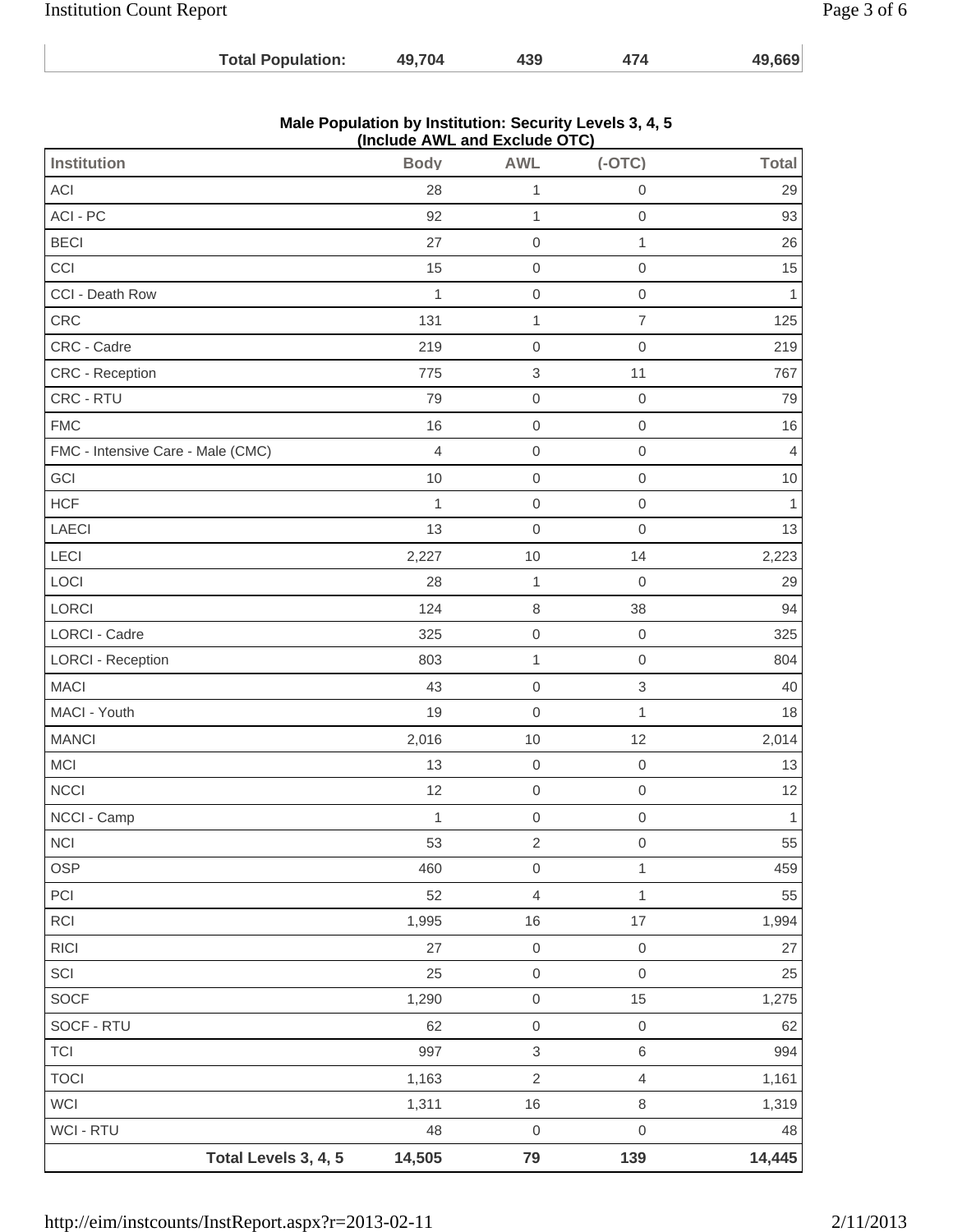|                                   | (Include AWL and Exclude OTC) |                           |                           |                |
|-----------------------------------|-------------------------------|---------------------------|---------------------------|----------------|
| Institution                       | <b>Body</b>                   | <b>AWL</b>                | $(-OTC)$                  | <b>Total</b>   |
| ACI                               | 657                           | $\overline{7}$            | 1                         | 663            |
| ACI - PC                          | 57                            | $\mathbf{1}$              | $\mathbf 0$               | 58             |
| <b>ACI - RTU</b>                  | 62                            | $\mbox{O}$                | $\mathbf 0$               | 62             |
| <b>BECI</b>                       | 1,613                         | 17                        | 18                        | 1,612          |
| <b>BECI - Camp</b>                | $\,6$                         | $\mathbf 0$               | $\mathbf 0$               | 6              |
| CCI                               | 1,912                         | $\,8\,$                   | 17                        | 1,903          |
| CRC                               | 71                            | $\mathbf{1}$              | $\ensuremath{\mathsf{3}}$ | 69             |
| CRC - Cadre                       | 14                            | $\mbox{O}$                | $\mathbf 0$               | 14             |
| CRC - Reception                   | 160                           | $\mathbf{1}$              | 1                         | 160            |
| CRC - RTU                         | 13                            | $\mathbf 0$               | $\mathbf 0$               | 13             |
| <b>FMC</b>                        | 22                            | $\mathbf{1}$              | $\mathbf 0$               | 23             |
| FMC - Intensive Care - Male (CMC) | 15                            | $\overline{2}$            | $\mathbf 0$               | 17             |
| GCI                               | 783                           | $\mathbf 1$               | $\,$ 3 $\,$               | 781            |
| <b>GCI - RTU</b>                  | $\mathbf{1}$                  | $\mathbf 0$               | $\,0\,$                   | 1              |
| <b>HCF</b>                        | 238                           | 6                         | $\mathbf 0$               | 244            |
| LAECI                             | 1,438                         | 10                        | 15                        | 1,433          |
| LECI                              | 80                            | $\boldsymbol{0}$          | $\mathbf 0$               | 80             |
| LECI - Camp                       | $\mathbf{1}$                  | $\mathbf 0$               | $\,0\,$                   | $\mathbf{1}$   |
| LOCI                              | 1,331                         | 3                         | 13                        | 1,321          |
| LORCI                             | 45                            | $\ensuremath{\mathsf{3}}$ | 10                        | 38             |
| <b>LORCI - Cadre</b>              | $\mathbf{1}$                  | $\boldsymbol{0}$          | $\mathsf{O}\xspace$       | $\mathbf{1}$   |
| <b>LORCI - Reception</b>          | 150                           | $\mathbf 0$               | $\,0\,$                   | 150            |
| <b>MACI</b>                       | 960                           | $\overline{4}$            | $\overline{7}$            | 957            |
| MACI - Youth                      | 10                            | $\mbox{O}$                | $\mathsf{O}\xspace$       | 10             |
| <b>MANCI</b>                      | 34                            | $\mathbf 0$               | $\mathbf 0$               | 34             |
| MANCI - Camp                      | 1                             | $\mathbf 0$               | $\mathsf{O}\xspace$       | $\mathbf{1}$   |
| MCI                               | 1,919                         | 14                        | 17                        | 1,916          |
| MCI - Camp                        | $\sqrt{2}$                    | $\mathbf 0$               | $\mbox{O}$                | $\sqrt{2}$     |
| <b>NCCI</b>                       | 1,495                         | 9                         | 21                        | 1,483          |
| NCCI - Camp                       | $\overline{4}$                | $\mathbf 0$               | $\mathbf 0$               | $\overline{4}$ |
| $\sf NC I$                        | 1,920                         | $\,8\,$                   | 25                        | 1,903          |
| PCI                               | 926                           | 36                        | $\hbox{9}$                | 953            |
| <b>RCI</b>                        | 27                            | $\mathbf{1}$              | $\,0\,$                   | 28             |
| <b>RICI</b>                       | 548                           | 4                         | 10                        | 542            |
| SCI                               | 953                           | 11                        | 16                        | 948            |
| <b>TCI</b>                        | 52                            | $\mbox{O}$                | $\,0\,$                   | 52             |
| <b>TOCI</b>                       | 103                           | $\mathbf 0$               | $\,0\,$                   | 103            |
| <b>WCI</b>                        | 41                            | $\mathsf{O}\xspace$       | $\mathbf 0$               | 41             |
| <b>WCI - RTU</b>                  | $\mathbf{1}$                  | $\mathbf{1}$              | $\mathbf 0$               | $\sqrt{2}$     |
| <b>Total Level 2</b>              | 17,666                        | 149                       | 186                       | 17,629         |

## **Male Population by Institution: Security Level 2 (Include AWL and Exclude OTC)**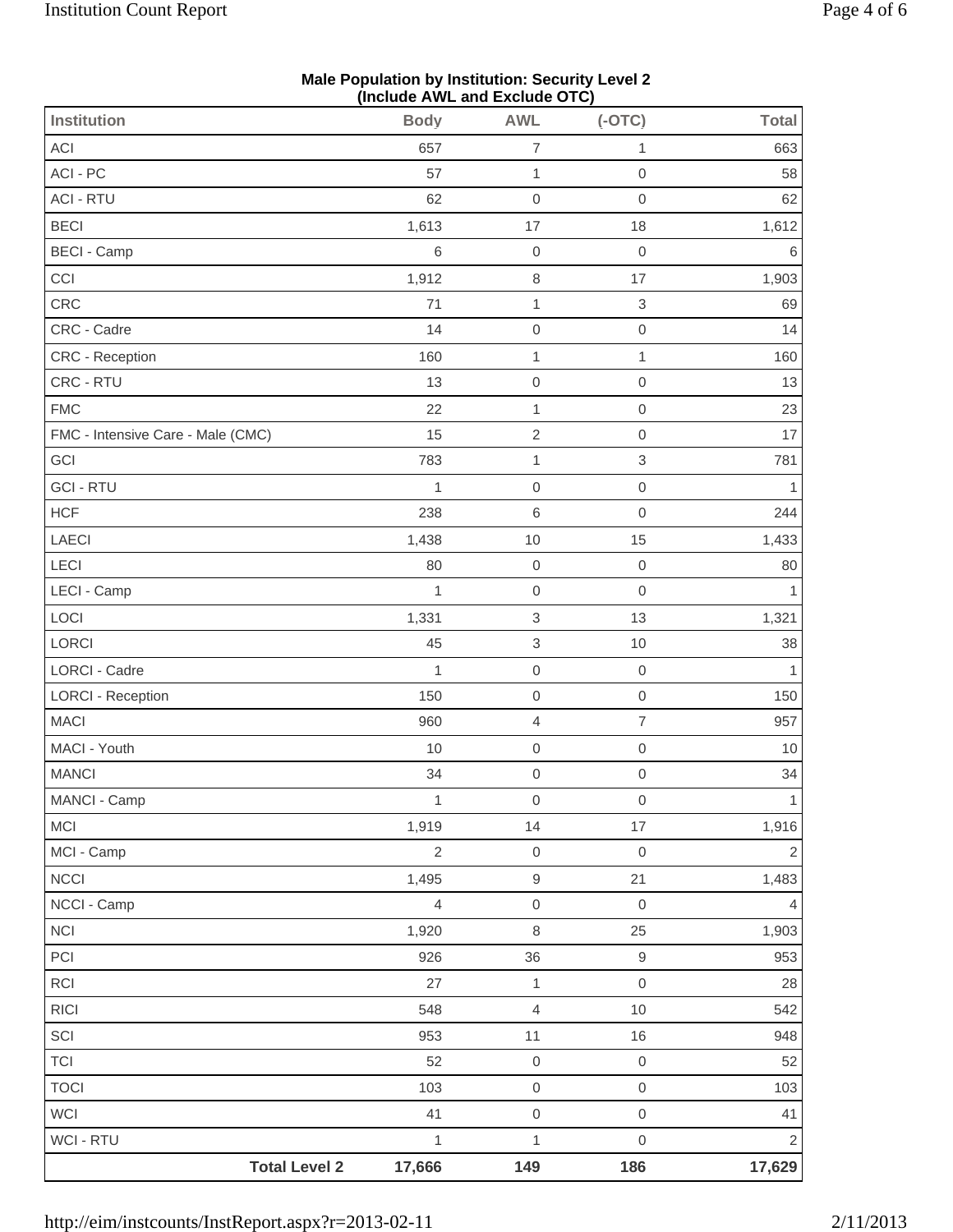|                                   |                | (Include AWL and Exclude OTC) |                          |              |
|-----------------------------------|----------------|-------------------------------|--------------------------|--------------|
| Institution                       | <b>Body</b>    | <b>AWL</b>                    | $(-OTC)$                 | <b>Total</b> |
| ACI                               | 599            | 10                            | $\mathbf{1}$             | 608          |
| ACI - PC                          | 15             | $\mathbf 0$                   | $\mathbf{1}$             | 14           |
| <b>ACI - RTU</b>                  | 32             | $\sqrt{2}$                    | $\mathbf 0$              | 34           |
| <b>BECI</b>                       | 599            | $\boldsymbol{9}$              | $\,$ 5 $\,$              | 603          |
| <b>BECI - Camp</b>                | 460            | 1                             | $\overline{c}$           | 459          |
| CCI                               | 650            | $\ensuremath{\mathsf{3}}$     | $\overline{\mathcal{L}}$ | 649          |
| <b>CRC</b>                        | 63             | $\mathbf 0$                   | $\mathbf{1}$             | 62           |
| CRC - Cadre                       | 5              | $\mathbf 0$                   | $\mathbf 0$              | 5            |
| CRC - Reception                   | 251            | $\mathbf{1}$                  | $\mathbf{2}$             | 250          |
| CRC - RTU                         | $\overline{2}$ | $\mathbf 0$                   | $\mathbf 0$              | $\sqrt{2}$   |
| <b>FMC</b>                        | 309            | $\sqrt{2}$                    | $\mathbf{1}$             | 310          |
| FMC - Intensive Care - Male (CMC) | 17             | 1                             | $\mathbf 0$              | 18           |
| GCI                               | 442            | 11                            | $\sqrt{2}$               | 451          |
| GCI - Camp                        | 685            | $\ensuremath{\mathsf{3}}$     | $\mathbf 0$              | 688          |
| <b>GCI - RTU</b>                  | 1              | $\mathbf 0$                   | $\mathbf 0$              | 1            |
| <b>HCF</b>                        | 186            | $\,6\,$                       | $\mathbf 0$              | 192          |
| LAECI                             | 342            | $\sqrt{2}$                    | $\overline{2}$           | 342          |
| LECI                              | 12             | $\mathbf 0$                   | $\mathsf{O}\xspace$      | 12           |
| LECI - Camp                       | 169            | $\mathbf 0$                   | $\mathbf 0$              | 169          |
| LOCI                              | 944            | $\,$ 5 $\,$                   | $\,$ 5 $\,$              | 944          |
| LORCI                             | 22             | $\mathbf 0$                   | $\overline{7}$           | 15           |
| <b>LORCI - Reception</b>          | 112            | $\mathbf 0$                   | $\mathbf 0$              | 112          |
| MACI - Minimum                    | 1,303          | $\,8\,$                       | $\hbox{9}$               | 1,302        |
| <b>MANCI</b>                      | 27             | $\overline{4}$                | 3                        | 28           |
| MANCI - Camp                      | 400            | $\mathbf 1$                   | $\mbox{O}$               | 401          |
| MCI                               | 281            | $\boldsymbol{7}$              | $\overline{2}$           | 286          |
| MCI - Camp                        | 370            | $\mbox{O}$                    | $\mathsf{O}\xspace$      | 370          |
| <b>NCCI</b>                       | 736            | $\,8\,$                       | 14                       | 730          |
| NCCI - Camp                       | 392            | $\mathbf{1}$                  | $\overline{2}$           | 391          |
| NCI                               | 526            | $\overline{4}$                | $\overline{4}$           | 526          |
| PCI                               | 1,111          | 19                            | 15                       | 1,115        |
| <b>RICI</b>                       | 1,916          | 24                            | 17                       | 1,923        |
| SCI                               | 604            | $\boldsymbol{7}$              | 3                        | 608          |
| WCI                               | $\mathbf{1}$   | $\mbox{O}$                    | $\mathsf{O}\xspace$      | $\mathbf{1}$ |
| <b>Total Level 1</b>              | 13,584         | 139                           | 102                      | 13,621       |

# **Male Population by Institution: Security Level 1**

Correctional Reception Center: A677408